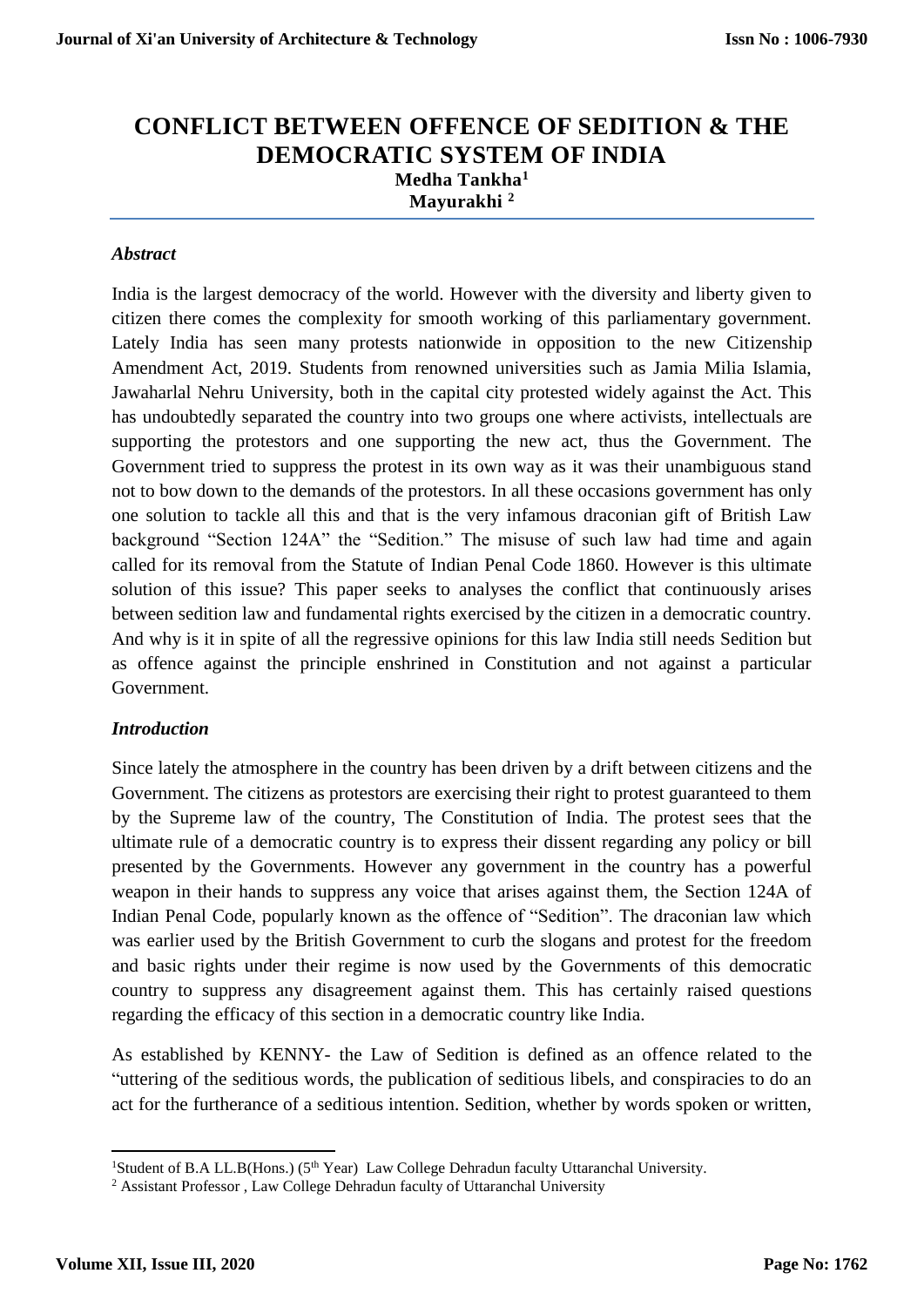or by conduct, is a misdemeanour at common law punishable by fine and imprisonment. It in itself is a comprehensive term, and it embraces all those practices, whether by word, deed, or writing, which are calculated to disturb the tranquillity of the state".<sup>3</sup>

Primarily the reasons for questioning the laws of sedition are simple, firstly India is no more a colony it's a 'Sovereign Democratic Republic' which gives the supreme power in the hands of its people. Such law was introduced by British Rule to repress the voice of Independence. Many of our own freedom fighters were also victim of this vicious law. To know the series of events tracing the source of this law in India, we must understand from when it came into existence.

### *Evolution of Law of Sedition in India*

The foundation of sedition law in India can be traced back from the year 1837 when clause 113 draft of Indian Penal Code was prepared by the First Law Commission of India under the chairmanship of Thomas Babington Macaulay. However such offence was not the part of the Indian Penal Code of 1860 due to some unknown omission. In the year 1870 the law was inserted mainly due to the voices raised against the colonial government. The Wahabis group posed a series of threats from 1863 to the working of the British Rule. The group was also the part of the revolt of 1857 and now was ready for another blow to the government. Thus petrified by these threats the government through amendment in the Indian Penal Code inserted a new section 124A in 1870 exactly as it was in the draft of 1837. It was taken from the British Common laws act of 1848 known as The Treason Felony Act which charged seditious libel and contents.

The dispute in the definition of sedition given under IPC first time came into examination in the case popularly known as *The Bungabasi Case*. In this case the Justice Strachery pointed out that "there was a huge difference between the terms "disaffection" and "disapprobation." Disaffection means to not like something or hatred towards it however it does not amount to disagreeing with something. It is sufficient for the purposes of the section that the words used are calculated to excite feelings of ill-will against the Government, and to hold it up to the hatred and contempt of the people, and that they were used with an intention to create such feeling."<sup>4</sup> After this case though the Chief Justice was very clear about what actually amounts to sedition, still the law was distorted to curb the demand of independence by are famous freedom fighters. The trial of *Balgangadhar Tilak* brought the ill effects of this law under limelight.<sup>5</sup> The defendant and famous freedom fighter Bal Gangadhar Tilak was the editor of newspaper Kesari in which complained seditious matter was published. *Justice Strachery* defined similar meaning of term "Disaffection" as was previously held. This judgement became the steering principle for the amendment in this section held in year 1989 wherein the explanation defined "disaffection" to include disloyalty and feelings of enmity. The father of our nation Mahatma Gandhi also was a victim to this section. In his great speech he said, "Section 124A, under which I am happily charged is perhaps the prince among the political

**.** 

<sup>&</sup>lt;sup>3</sup> Ratanlal & Dhirailal by LexisNexis, The Indian Penal Code.

<sup>4</sup> Queen Empress v Jogendra Chandra Bose and Ors. (1892) ILR 19 Cal 36.

<sup>5</sup> Queen Empress v. Bal Gangadhar Tilak, (1892) ILR 22 Bom, 135.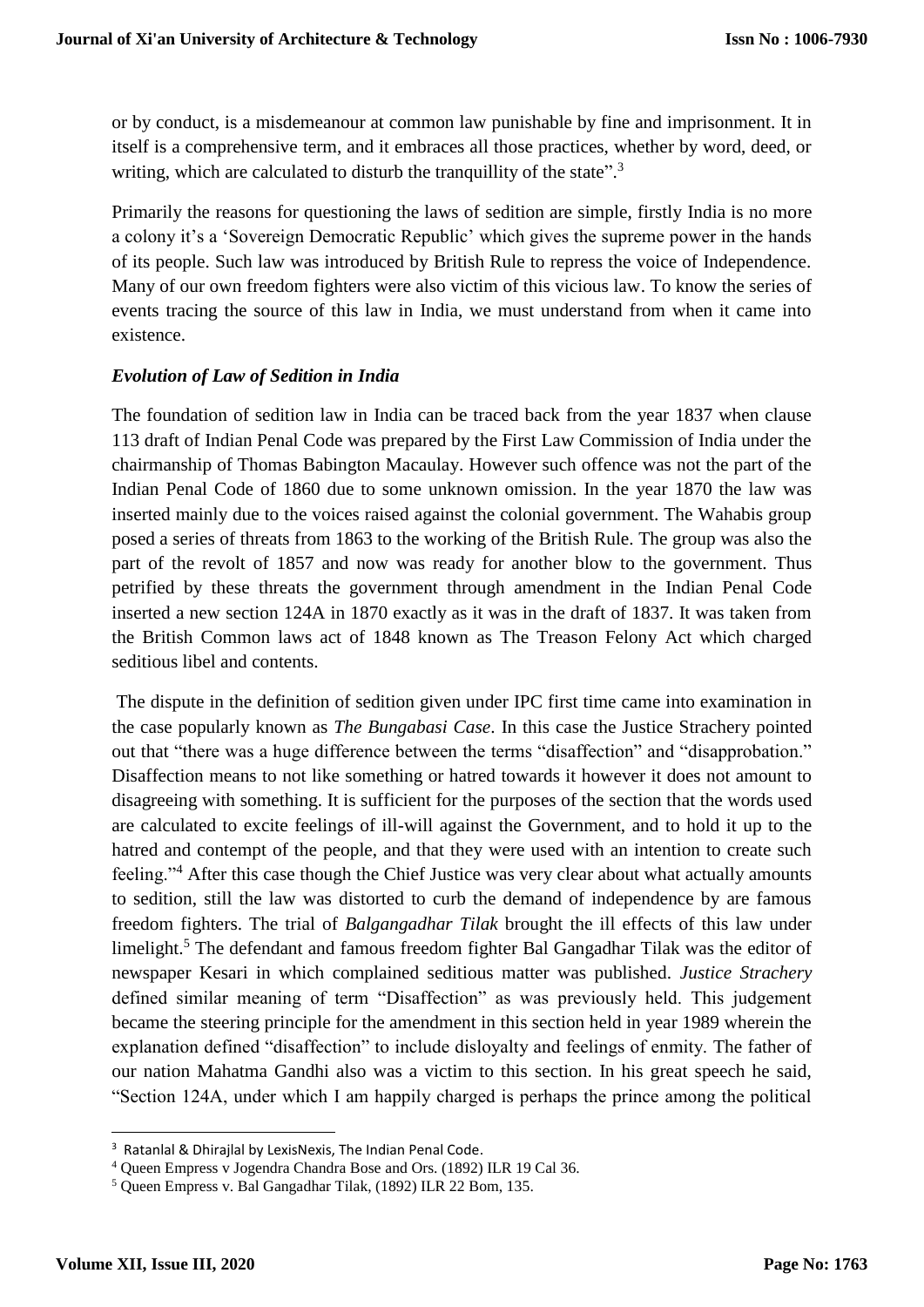sections of the IPC designed to suppress the liberty of the citizen. Affection cannot be manufactured or regulated by the law."<sup>6</sup>

In *Niharendu Dutt Mazumdar V. The King Emperor<sup>7</sup> ,* the Federal court held that in order to be an offence amounting to sedition "the acts or words reported of must either incite to disorder or must be such as to satisfy reasonable men that there is intention or tendency". This created a liberal interpretation of the section and assured the defence given in previous cases that all words cannot be seditious in nature. However such was again reverted in case of *King-Emperor v. Sadasiv Narayan Bhalerao.<sup>8</sup>*

The framers of constitution during the debates priory included the clause of sedition as an exception to the freedom of speech and expression under article 19(1) (a) restricting the scope of freedom given to a citizen. However the clause was eradicated by the efforts eminent lawyer K.M Munshi nevertheless it was still the part of offence against the state under Indian Penal Code. *K.M Munshi* objected it and said "A hundred and fifty years ago in England, holding a meeting or conducting a procession was considered sedition. Even holding an opinion against, which will bring ill-will towards Government, was considered sedition once. Our notorious Section 124-A of Penal Code was sometimes construed so widely that I remember in a case, a criticism of a District Magistrate was urged to be covered by Section 124-A. But the public opinion has changed considerably since and now that we have a democratic Government a line must be drawn between criticism of Government which should be welcome and incitement which would undermine the security or order on which civilized life is based, or which is calculated to overthrow the State."<sup>9</sup>

#### *Constitutionality of Section 124A of I.P.C*

As soon as the Constitution of India came into the effect the quarrel between freedom of speech and expression guaranteed under Article 19 with the penal provision of section 124A came into constant clash. Freedom of speech is the bulwark of democratic government.<sup>10</sup>

Section 124  $A$ ,<sup>11</sup> as it stands today, reads: "Whoever, by words, either spoken or written, or by signs, or by visible representation, or otherwise, brings or attempts to bring into hatred or contempt, or excites or attempts to excite disaffection towards the government established by law [in India], shall be punished with [imprisonment for life], to which fi ne may be added, or with imprisonment which may extend to three years, to which fi ne may be added, or with fine." However this was not the originally drafted section. This section has gone through tremendous test. One such test was the objection of it as unconstitutional.

The constitutionality of this section was challenged for the first time in case of *Tara Singh Gopi Chand v. The State.*<sup>12</sup> The Punjab High Court held that the section stands

**.** 

<sup>6</sup> Statement in Sedition Trial of Mahatma Gandhi

<sup>7</sup> AIR 1942 FC 22

<sup>8</sup> AIR 1947 PC 84

<sup>&</sup>lt;sup>9</sup> Constituent Assembly Debates on 1<sup>st</sup> December, 1948

<sup>10</sup> Prof. M P Jain, Indian Constitutional Law 1078 (Lexis Nexis Butterworths Wadhwa Nagpur 6th Ed., 2012

<sup>&</sup>lt;sup>11</sup> Indian Penal Code, 1860

<sup>12</sup> AIR 1951 Punjab 27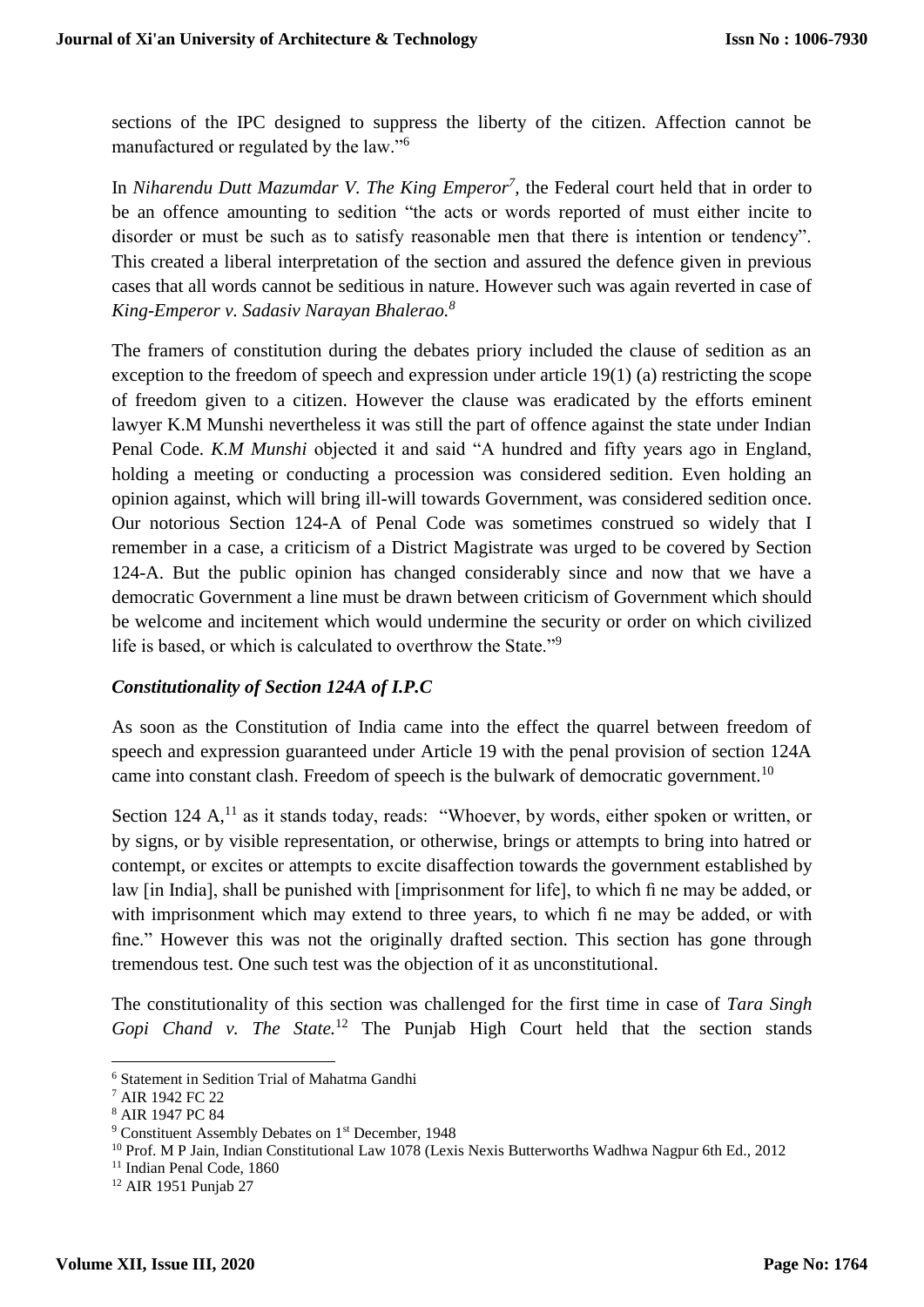unconstitutional as it abridges the right of freedom of speech and expression assured under Article 19(1) (a) of the Constitution. The Court gave its observation that — "a law of sedition thought to be necessary during the period of foreign rule has now become inappropriate by the very nature of the change which has come about".

The case became citing example in case of Allahabad High Court namely *Ram Nandan v. State of Uttar Pradesh<sup>13</sup>*. The court while citing the views of our own very first Prime Minister of India, Jawaharlal Nehru, declared the section ultravires to the provision of Constitution of India. *Jawaharlal Nehru* expressed his displeasure about the section through following words during the introduction of Constitution (Amendment) Bill, 1951:

"Take again Section 124 (A) of the Indian Penal Code. Now so far as I am concerned that particular Section is highly objectionable and obnoxious and it should have no place both for practical and historical reasons, in any body of laws that one might pass. The sooner we get rid of it the better."<sup>14</sup>

The landmark case which gave guidelines for the accusation in offence of sedition was the *Kedar Nath Singh v. State of Bihar<sup>15</sup> .* The constitution bench reversed the earlier judgements and declared the section 124A of I.P.C as constitutionally valid. The Bench gave its observations as:

"'Government established by law' is the visible symbol of the State. The very existence of the State will be in jeopardy if the Government established by law is subverted. Hence, the continued existence of the Government established by law is an essential condition of the stability of the State. That is why 'sedition', as the offence in Section 124-A has been characterised, comes, under Chapter VI relating to offences against the State. Hence any acts within the meaning of Section 124-A which have the effect of subverting the Government by bringing that Government into contempt or hatred, or creating disaffection against it, would be within the penal statute because the feeling of disloyalty to the Government established by law or enmity to it imports the idea of tendency to public disorder by the use of actual violence or incitement to violence. "

The Court also tried to provide guidelines by referring that A citizen has right to say and exercise his freedom of speech as long as he doesn't incite people to violence against the Government established by law or with the intention of creating public disorder. Thus this case became the governing precedent for the cases to be followed and was clear that Section 124A was constitutional.

# *Conflicting Situations between Article 19(1) (A) Under Indian Constitution and Section 124A Indian Penal Code*

Prof. Upendra Bakshi said, "Sedition should never be a way of governance of dissent. Our SC has ruled early that every citizen has a right to discuss and dissent; only incitement to violent

<sup>1</sup> <sup>13</sup> AIR 1959 All H.C

<sup>&</sup>lt;sup>14</sup> Parliamentary Debates of India, Vol XII, Part 11, (1951)

<sup>&</sup>lt;sup>15</sup> AIR 1962 SC 955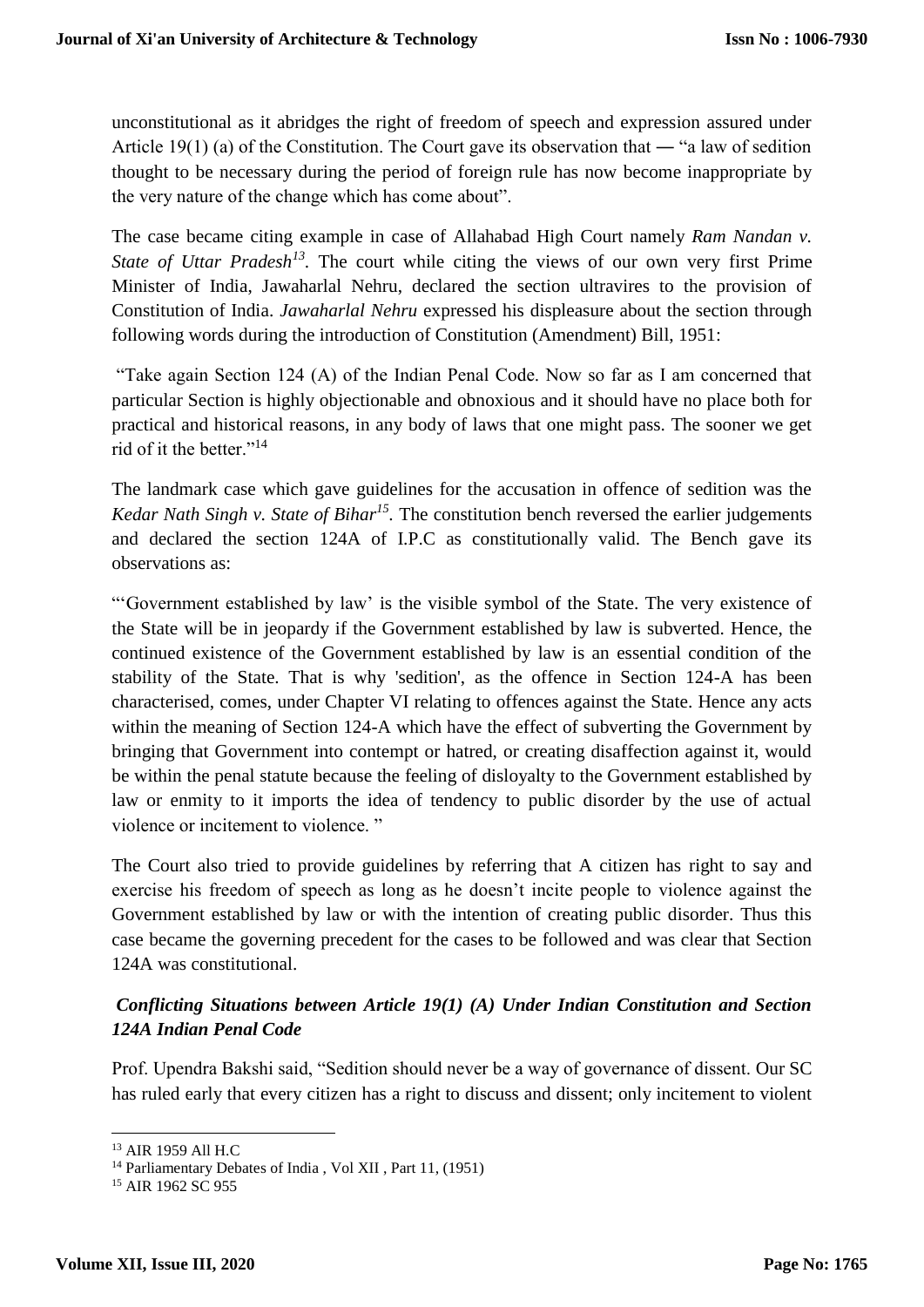or criminal action stands outlawed. Shouting slogans that are not anti-Indian, conducting and joining protest marches, are regarded by the court as an integral aspect of freedom of speech and expression & democratic dissent."<sup>16</sup>

The government both state or centre had continuously alleged activists, cartoonist, editors and intellects with sedition charges on numerous occasions which have formed harsh criticism towards this section. In 2010 Arundhati Roy, a renowned activists and writer was slapped with sedition charges over her lecture in conference held in Jammu & Kashmir to speak on topic " Azaadi- The Only way"<sup>17</sup>. Same year Binayak Sen was charged with sedition against Chattisgarh Government when he showed support to Naxalites in the area hence violating the provisions of Chhattisgarh special public security act (CSPSA) and the Unlawful Activities (Prevention) Act 1967<sup>18</sup>. In 2011, Aseem Trivedi, a cartoonist was accused of sedition because he drew series of cartoons protesting and targeting the corrupt system of government and need of Lokpal Bill in India.<sup>19</sup> His cartoon website was alleged by Crime Branch, Mumbai to display offensive pictures and texts associated to Indian National Flag and National emblem. In 2014 Kashmiri students who cheered for Pakistan in Asia Cup in Meerut were slammed with this section. <sup>20</sup> In 2015, a Patel leader, Hardik Patel, the Gujarat Government arrested him for sedition for using "offensive language against the Prime Minister, the State Chief Minister and Amit Shah, the President of BJP".<sup>21</sup> In February 2016. political atmosphere in India went through a uproar when Jawaharlal Nehru University Student Union President Kanhaiya Kumar was arrested from the campus on charges of sedition. The stifle between his supporters and the Government went far ahead when people came on streets against the ruthlessness of the Government. However he was later released on basis of lack of evidence.In cases like *Shreya Singhal v. Union of India*<sup>22</sup> Section 66A of Information Technology Act, 2000 was struck down as it abridged the freedom of speech and expression given under Article 19(1) (a) of the Constitution of India the issue once more was raised against the law of sedition. The Apex Court in this case clarified that there is a difference between "advocating a fact" and "inciting violence."

However this year has seen new series of events widely astonishing the worldwide intellects and human rights activists. A school in Bidar district of Karnataka has been summoned with sedition charges because the children performed Anti- CAA play. "Each of such cases is bogus and against the Supreme Court judgement given in case of Kedar nath .There is no incitement to violence or public disorder," said activist and lawyer Prashant Bhushan. $^{23}$ 

1

<sup>&</sup>lt;sup>16</sup> http://thewire.in/2016/02/13/a-short-summary-of-the-law-of-sedition-in-india-21472/

<sup>17</sup> http://www.ndtv.com/india-news/arundhati-roysstatement-on-possible-sedition-case-437396

<sup>18</sup> http://www.thehindu.com/news/national/Binayak-Senamong-six-charged-with-sedition-

in2010/article15502281.ece.

<sup>&</sup>lt;sup>19</sup> Sanskar Marathe v. The State of Maharashtra & Ors Crl. PIL No. 3 of 2015

<sup>20</sup> http://economictimes.com/kashmir-students-booked-for-sedition-for-cheering-pakistanteam/articleshow/31544801.cms

<sup>21</sup> http://indianexpress.com/article/india/india-newsindia/hardik-patel-booked-for-sedition-over-commentsongujarat-police

<sup>22</sup> Writ Petition(Criminal) No. 167of 2012

<sup>23</sup> http://economictimes.com/news/politics-and-nation/a-few-slogans-against-india-not-enough-for-seditioncharges-sc/amp-articleshow/74054369.cms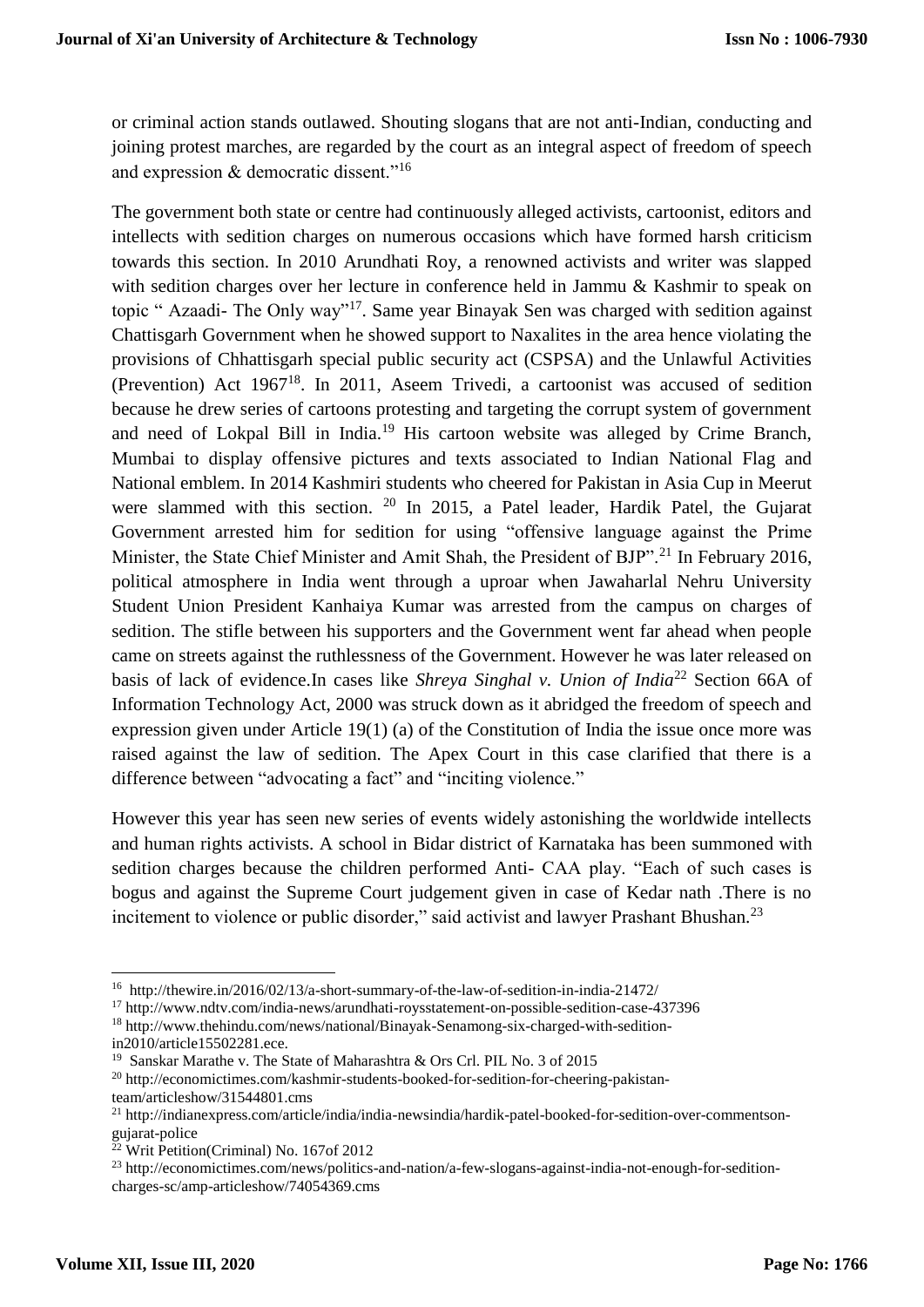### *A Step towards Harmonising the Conflict*

The number of cases filed for offence of Sedition in past 5 years stands to 191 however only 4 managed to get conviction<sup>24</sup>. This shows the intolerant attitude of the administration to file as many sedition cases as possible and repress any uncooperative opinion towards them.

The Law Commission of India several times suggested changes in the ongoing procedure taken up in offence of Sedition. In "42nd Report (1971) titled ―Indian Penal Code", it made three fundamental proposals to be included in section 124A, IPC. These were: inclusion of mens rea in the section, the scope of the section be widened, incorporating Constitution of India, Legislatures and the administration of justice (Judiciary), along with the executive Government, against whom disaffection would not be tolerated, and, bridging the odd "gap between imprisonment for life and imprisonment which may extend to three years", or fine, by fixing the maximum punishment for sedition at seven years rigorous imprisonment and fine.<sup>25</sup>

Also in The 267th Report of the Commission on ―Hate Speech, (2017), distinguished between "sedition" and "hate speech", on condition that the offence of hate speech affects the State indirectly by disturbing public tranquillity, while the sedition is directly an offence against the State. The Report says, that to meet the criteria as sedition, the impugned term must threaten the sovereignty and integrity of India and the security of the State.

These reports show that suggestive measure can be taken where both sedition law and freedom of speech and expression can survive together. However there are rapid changes that are to be brought in section 124A of Indian Penal Code. In an attempt to change the language of the section 124A an amendment known Indian Penal Code (Amendment) Bill, 2016<sup>26</sup> was brought in Lok Sabha. The sole purpose behind this amendment was to substitute the terms "Government established by law" with term such as "the principles of democracy, secularism or national unity enshrined in the Constitution of India." This amendment was very necessary to limit the misuse of the law in the hands of the Government. Since constitution and its principles are supreme and government is a part of state not the state itself.

#### *Conclusion*

The famous words of Charles Bradlaugh left us the essence of democracy. He quoted "Better a thousand-fold abuse of free speech than denial of free speech. The abuse dies in a day, but the denial slays the life of the people and entombs the hopes of the race."

Thus repealing of sedition laws in India is not a solution all that can happen is to strictly decide the ambit of the section. Is it offence against the Government or against the state? These questions create divergence in the minds of people and just because they are against the policies of a particular government, they are termed as anti- nationals. This trend has to be stopped for it is very dangerous for the democratic setup of our country. We need a system of

1

<sup>24</sup> https://www.deccanherald.com/amp/national/only-4-sedition-cases-saw-conviction-in-4years.html

 $25$  Consultation Paper On Sedition by Law Commission of India

 $26$  Bill No. 74 of  $2016$